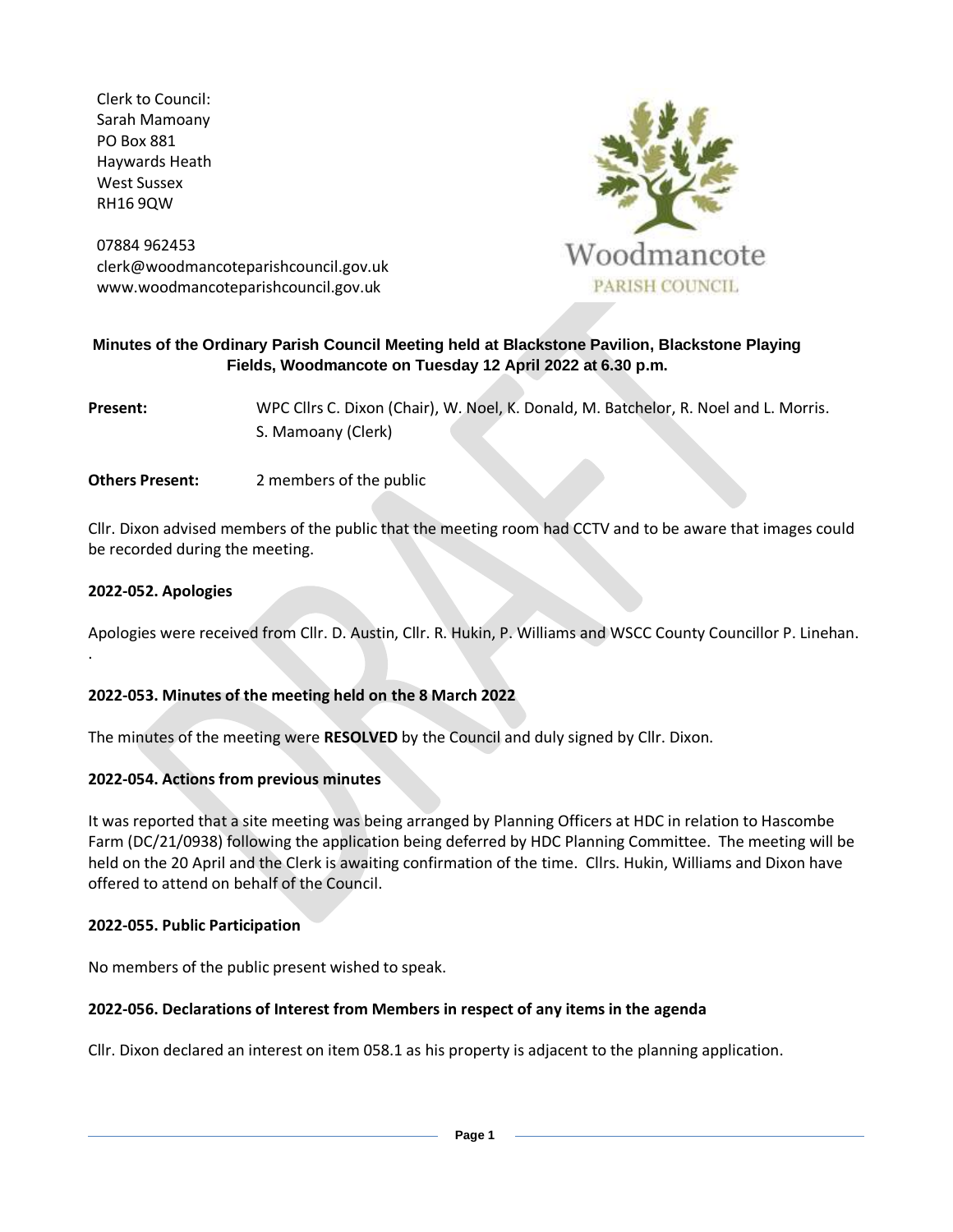# **2022-057. Reports from other Authorities:**

# **057.1. Report from Horsham District Council**

Cllr. M. Croker reported the following:

- The recycling trial of electrics, textiles and food waste has been a success. Over the past 9 months 12 tons of electrical items, 21 tons of textiles and 5 tons of batteries have been collected. The trial will continue with the format to be agreed, it was noted this will be mandatory in 2025.
- The furniture drop-off trial was not so successful.
- WSCC are looking at investing in a food waste digester which would provide a saleable product for the future.

Cllr. R. Noel reported the following:

• A site meeting had been held at Blackstone Playing fields to discuss the location for the tree donated by HDC; this is noted in item 063.2.

Cllr. Batchelor asked if the recycling trials mentioned would continue to be free and it was confirmed that they would.

# **057.2. Report from West Sussex County Council**

Cllr. P. Linehan sent his apologies.

# **2022-058. Planning**

**058.1. SDNP/22/01285/HOUS & SDNP/22/01461/LIS - Annexe Catsland Farmhouse Bramlands Lane Woodmancote BN5 9TG - Internal refurbishment, relocation of 1 no. door and insertion of 1 no. window**

**It was RESOLVED** to make no objection to the application.

**058.2. DC/22/0319 - Garage Block Blackstone Rise Blackstone Lane Blackstone - Reserved matters application for the demolition of 8no garages and erection of 3no dwellings (following approval of outline application DC/20/0025) relating to layout, scale, appearance and landscaping.** 

It was reported by Cllr. R. Noel that he had spoken with the Planning Officer regarding this application and they had advised the applicant to withdraw the application as it was missing some information including a formal planning statement, ecology report, details of materials and a water neutrality statement. Therefore, the Council made no comment on the current application.

# **058.3. DC/22/0481 - Pear Tree Farm Furners Lane Woodmancote BN5 9HX - Retrospective change of use for a two-year period in respect of B8 storage yard by Lanes Infrastructure in connection with Horsham broadband / fibreoptic contract**

**It was RESOLVED** to object to the application on the basis of overdevelopment and in support of the objection submitted by Henfield Parish Council and the Clerk was requested to include the policies noted within this objection.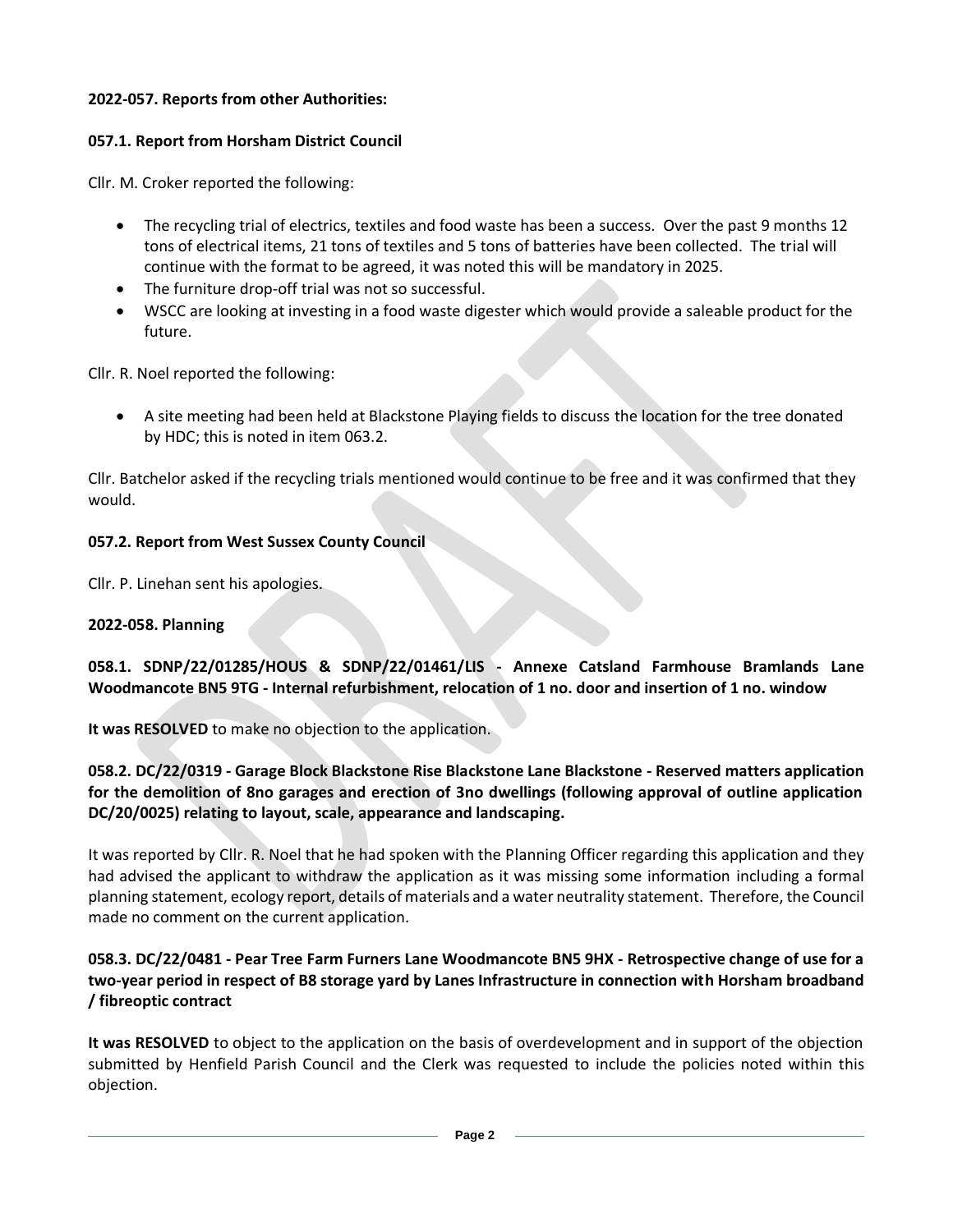**058.4. DC/22/0616 - 1 Blackstone Street Blackstone BN5 9TH - Non-Material Amendment to previously approved application DC/21/2317** 

**It was RESOLVED** to make no objection to the application.

# **058.5. DC/22/0564 - Woodhouse Farm Wheatsheaf Road Woodmancote BN5 9BA - Prior notification for the erection of a barn for wood, machine and general farm storage.**

It was noted that this was a prior notification to assess the design and sitting of the proposed barn and therefore the Council are not required to make comments at this stage.

# **058.5. Any applications received since publication of the agenda**

No applications were received.

## **2022-59 Planning Update**

059.1. To note planning decisions:

The following decisions were noted:

DISC/22/0032 - Garage Block Blackstone Rise Blackstone Lane Blackstone West Sussex - Approval of details reserved by conditions 3, 4 and 13 on application DC/20/0025 – Application permitted – 7 April 2022

SDNP/21/05613/PRE - Little Holmbush Holmbush Lane Woodmancote BN5 9T - Conversion of a barn into a similar sized single residential dwelling – The conclusion noted it was considered that the principle of converting and extending the existing building to a dwelling house would be unacceptable and should a planning application be submitted to the Planning department it would likely to receive an unfavourable recommendation.

DC/21/2805 - Fairyland Brighton Road Woodmancote BN5 9SR - Erection of a 1.8m high fence to the front of the property, installation of entrance gates, widening of access and alterations to existing verge. – Approved - 31 May 2022

DC/20/2556 - Farm Hill Brighton Road Woodmancote BN5 9ST - Change of use of pool area and facilities to allow for private classes to take place and provision of dedicated parking area. – Approved – 15 March 2022

### **2022-060. Blackstone Playing Fields**

**Please note that items 060.2. were held under the 'Public Bodies (admission to meetings) Act 1960 S.1(2) which excluded members of the public due to the confidential nature of the business to be discussed.** 

### **060-1 Update on progress of lease**

It was noted that this was progressing slowly and would be discussed further under item 061-2.

# **060.2. To discuss any matters relating to leases of a confidential nature**

Minute noted in confidential report.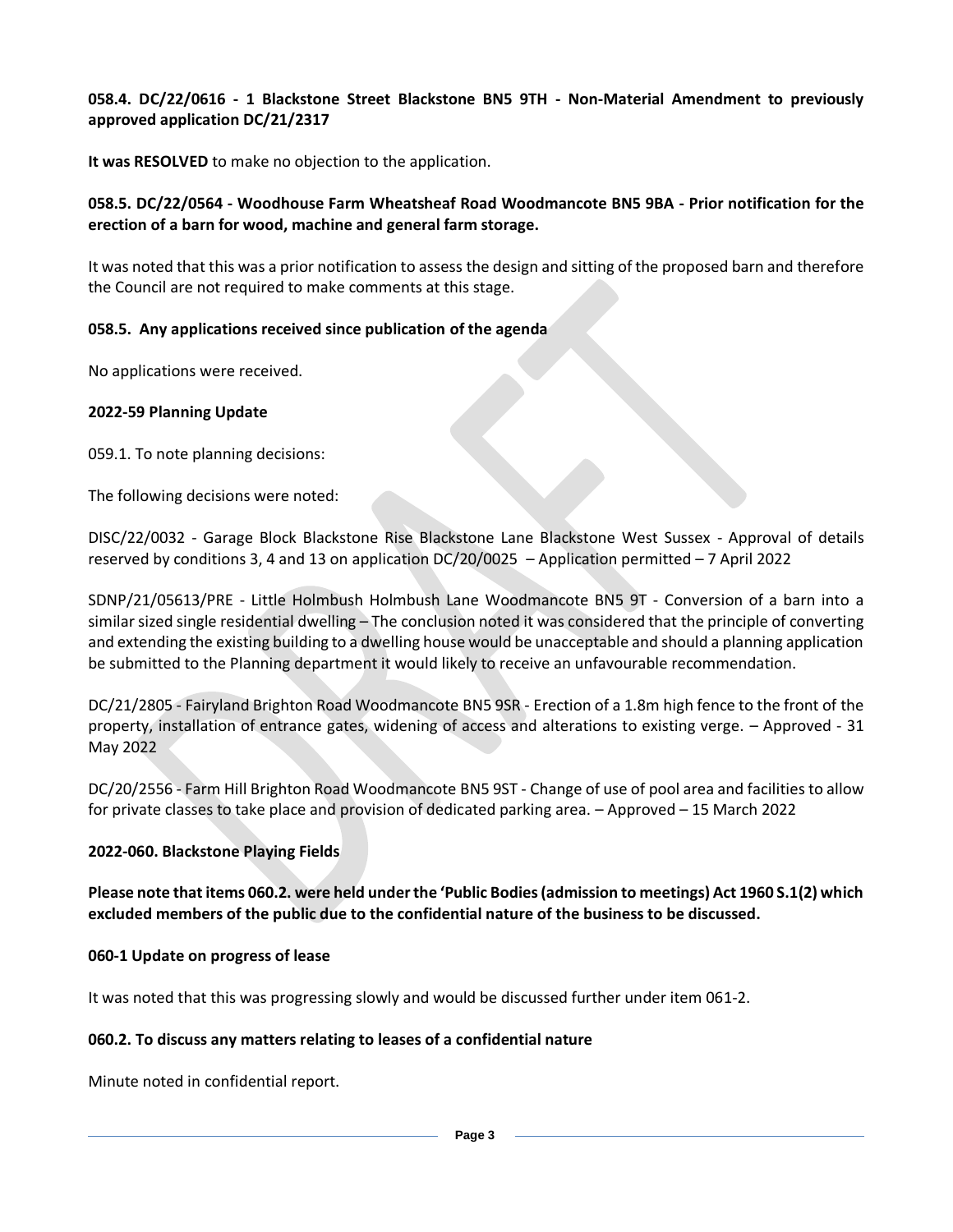## **2022-061. Highways/Traffic**

## **061.1. Update on Community Speedwatch**

Following the cancellation of the last session, a new date had been arranged for the 14 May at 10am and Cllrs. Williams, W. Noel, M. Batchelor had confirmed their attendance. In addition, the resident who has volunteered and completed the online training is also attending with PCSO Bicknell.

### **061.2. Update on Community Highways Scheme**

Cllr. Dixon reported that he attended a meeting with Ian Moorey (WSCC Highways) and the Clerk on the 7 April. Ian confirmed that the scheme would be delivered in the current financial year and the 40mph and 50mph speed limit reductions would be going out to public consultation. In addition, some confusion had arisen over the S106 funding available and WSCC Highways would be using this as part of the scheme, so it was no longer available to the Parish Council. However, it was hopeful that the purchase of one SID unit could be included within the final scheme.

## **2022-062. Queens Platinum Jubilee**

## **062.1. Update from working party and associated costs**

Cllr. W. Noel advised that she would arrange another meeting. Flyers needed to be delivered within the next couple of weeks and Councillors offered to assist with this.

## **062.2. Queens Green Canopy HDC invitation – to confirm location/tree type**

**It was RESOLVED** to confirm to HDC that the Council would like to order a cherry tree which will be planted on the bank at the front of the pavilion at Blackstone playing fields. This location had been agreed in consultation with the Sussex Cricket Groundsman. Cllr. R. Noel advised he would confirm the type of tree with HDC.

The Clerk was asked to find out about options/costs of a suitable plaque.

### **062.3. HDC Jubilee Celebrations Grant**

The Clerk confirmed that she had made an application to HDC for the £200 funding which had been accepted. The funds would be paid with the HDC precept payment.

### **2022-063. Review of Council documents**

### **063-01. Asset Register 30.03.22**

The amended asset register was reviewed and **it was RESOLVED** by the Council.

### **063.02. Standing Orders**

**It was RESOLVED** to amend the Standing Orders removing item 27 which related to remote meetings, which were no longer allowed due to legislation expiring last year.

### **063.03. Financial Regulations**